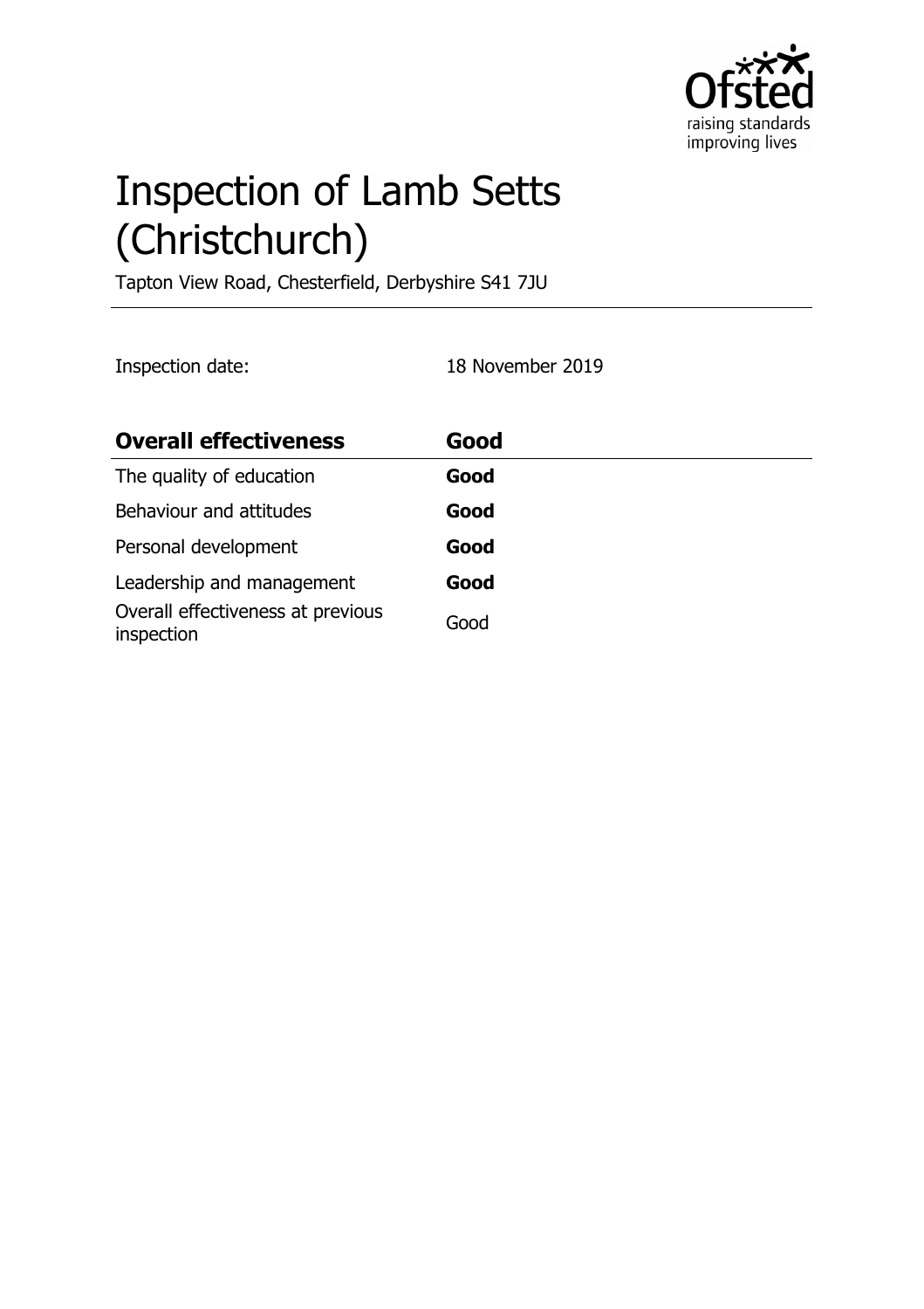

## **What is it like to attend this early years setting?**

### **The provision is good**

Staff provide a welcoming environment for children and their families. The small, qualified team has high expectations of children's learning. Staff place a priority on supporting children's personal, social and emotional development. They listen to children's voices and value the comments they make. Children are confident and keen to share their thoughts and ideas. They learn that their opinion may be different from their friends. Children identify what tasks they wish to complete during the day. For example, they choose to clean tables before mealtimes and to help to tidy away toys. This helps to give children a sense of responsibility.

Children have unique opportunities to care for and feed the nursery pet, 'Rocky' the mouse. This helps children to learn to respect living things.

Parents say that their children are 'happy and settled'. Children have positive relationships with staff. They show kindness and care for other children and form good friendships with each other. Children demonstrate that they feel safe and secure.

The manager and staff support children with special educational needs and/or disabilities well. They work with parents and other professionals to identify targets to support children's individual needs. Children are happy and demonstrate that they feel emotionally secure.

## **What does the early years setting do well and what does it need to do better?**

- $\blacksquare$  Staff provide children with opportunities that help to broaden the experiences children receive at home. They encourage children to be independent. Children wash their hands prior to eating and pour their own drinks.
- $\blacksquare$  Staff support children's mathematical skills. For example, they encourage them to count the number of children present during a group session. Staff ask children to guess if there are more girls or boys present. This helps children to develop their counting skills and to make predictions.
- $\blacksquare$  The manager works well in partnership with the host school. For example, staff take children to attend special events, such as a Christmas nativity and sports day at the school. This helps children to become familiar with the school environment. The manager shares information about children's learning and development with teachers. This contributes to consistency for children.
- $\blacksquare$  Staff provide experiences that enable children to develop their understanding of the local community. For example, they invite people into the nursery to share information about their occupations, such as people from the Royal Navy, a librarian and parents.
- $\blacksquare$  Staff plan activities for children but also give them time to explore and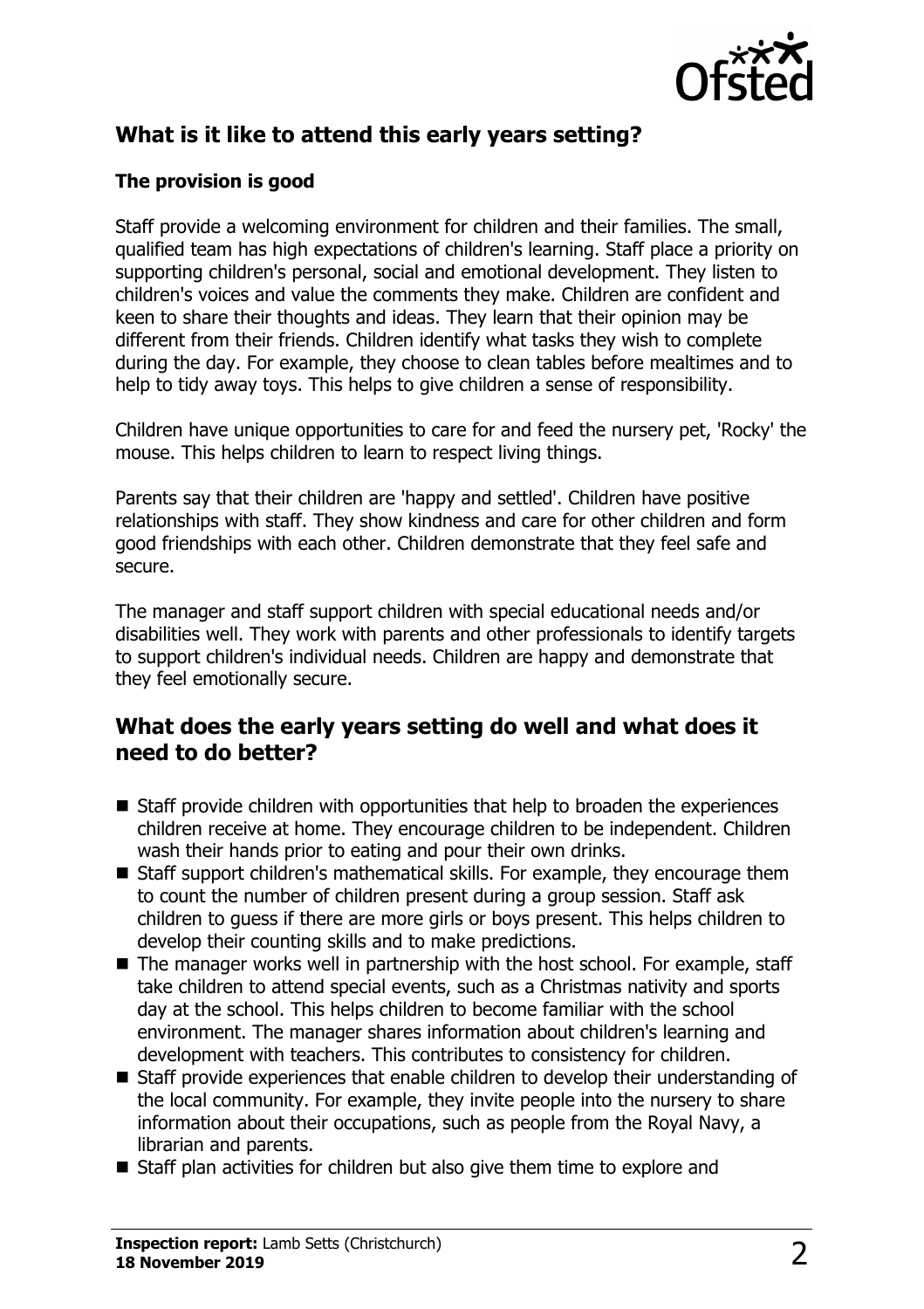

investigate on their own. Children make good progress in their development and learn key skills in preparation for school. They are very sociable and enjoy spending time with their friends.

- $\blacksquare$  Staff provide opportunities for children to be physically active. Children pretend to be a dinosaur. They stomp their feet, put their arms behind their backs and pretend they have a dinosaur tail.
- Staff talk to parents daily about children's achievements. They offer parents meetings to discuss their children's progress. However, staff do not consistently support parents to continue children's learning at home, such as to encourage children to develop a love of books.
- Staff do not always gather information from all parents about children's prior learning and abilities when they first start, to help plan more precisely for children's learning from the outset.
- $\blacksquare$  The manager and staff reflect on the provision. Improvements since the last inspection offer staff further opportunities to extend their professional development. Staff attend training courses that help them to develop their understanding of how to support children's communication and language skills. For example, staff sing plenty of songs with children and they ask older children a good range of questions. This helps children to develop their speaking and thinking skills.
- Children demonstrate good literacy skills. Older children talk confidently about the images they draw. They say that they have made a 'pterodactyl'.
- $\blacksquare$  Staff offer children nutritious snacks. They talk to children about what makes them healthy. Children say that healthy foods are 'carrots', 'tomatoes' and 'cucumber'.
- Staff actively promote positive behaviour. For example, they ask children to hold hands and to sing a rhyme about 'hands are for helping'. Staff praise children when they use good manners. Children behave well and are polite.
- $\blacksquare$  Children show good imaginative skills. When they put chairs in a line, they say that they are 'going on a train'. Children hand out train tickets to their friends and shout, 'All aboard.'

# **Safeguarding**

The arrangements for safeguarding are effective.

The manager and staff attend child protection training. They have a good understanding of the signs of abuse and where to report concerns about children's safety or welfare. Staff complete risk assessments of the indoor and outdoor environment before children arrive. They count children before they take them outside to play. This contributes to children's safety. Staff gather information about who can collect children. They ask for photographs of people they do not know. This ensures that children do not leave their care with a person unknown to their parents. This promotes children's safety.

# **What does the setting need to do to improve?**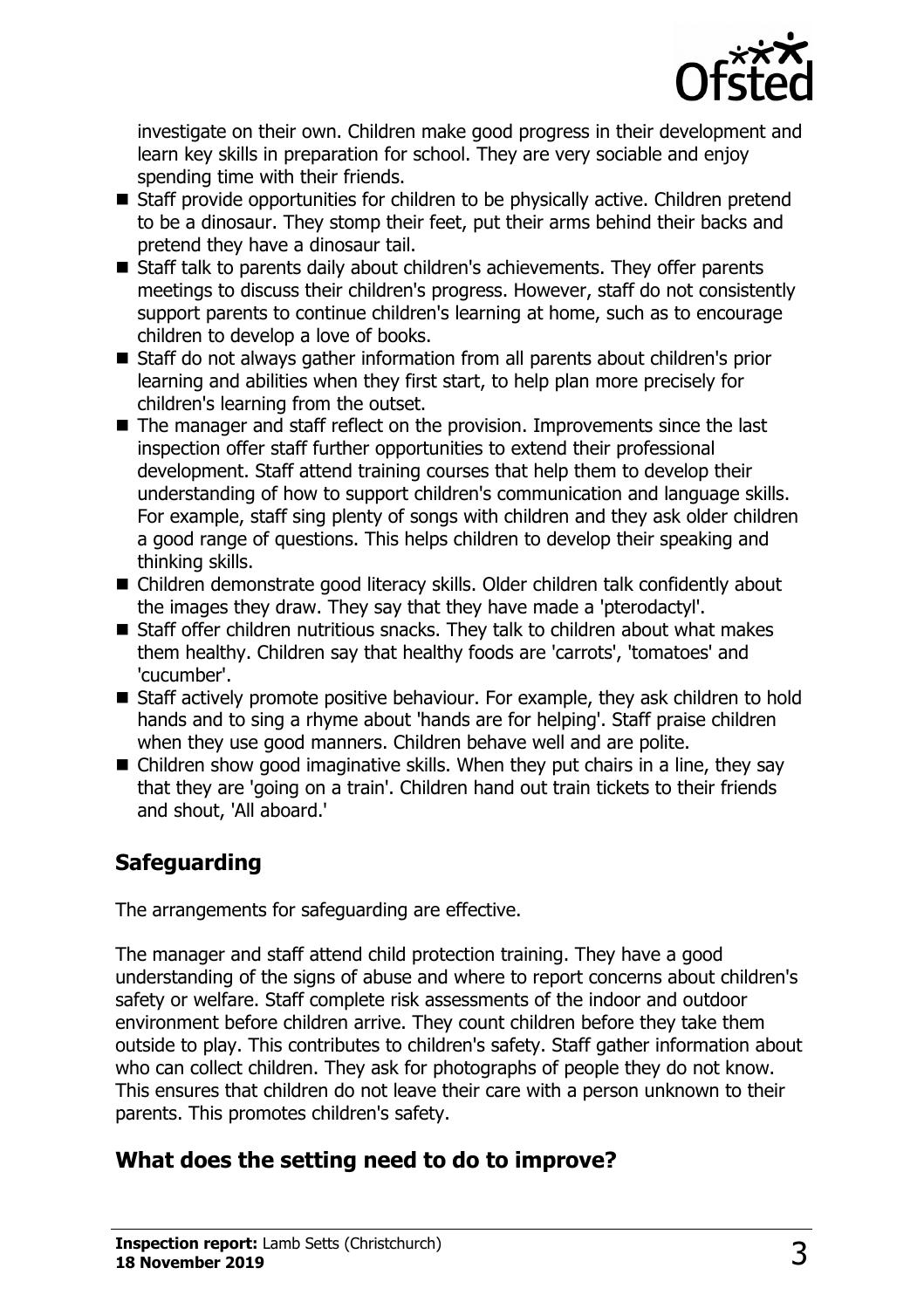

#### **To further improve the quality of the early years provision, the provider should:**

- find out information from all parents about children's prior learning and abilities when they first start, to help plan more precisely for children's learning from the outset
- $\blacksquare$  explore ways of offering parents suggestions and ideas about how they can continue to support children's learning at home, such as to develop a love of books.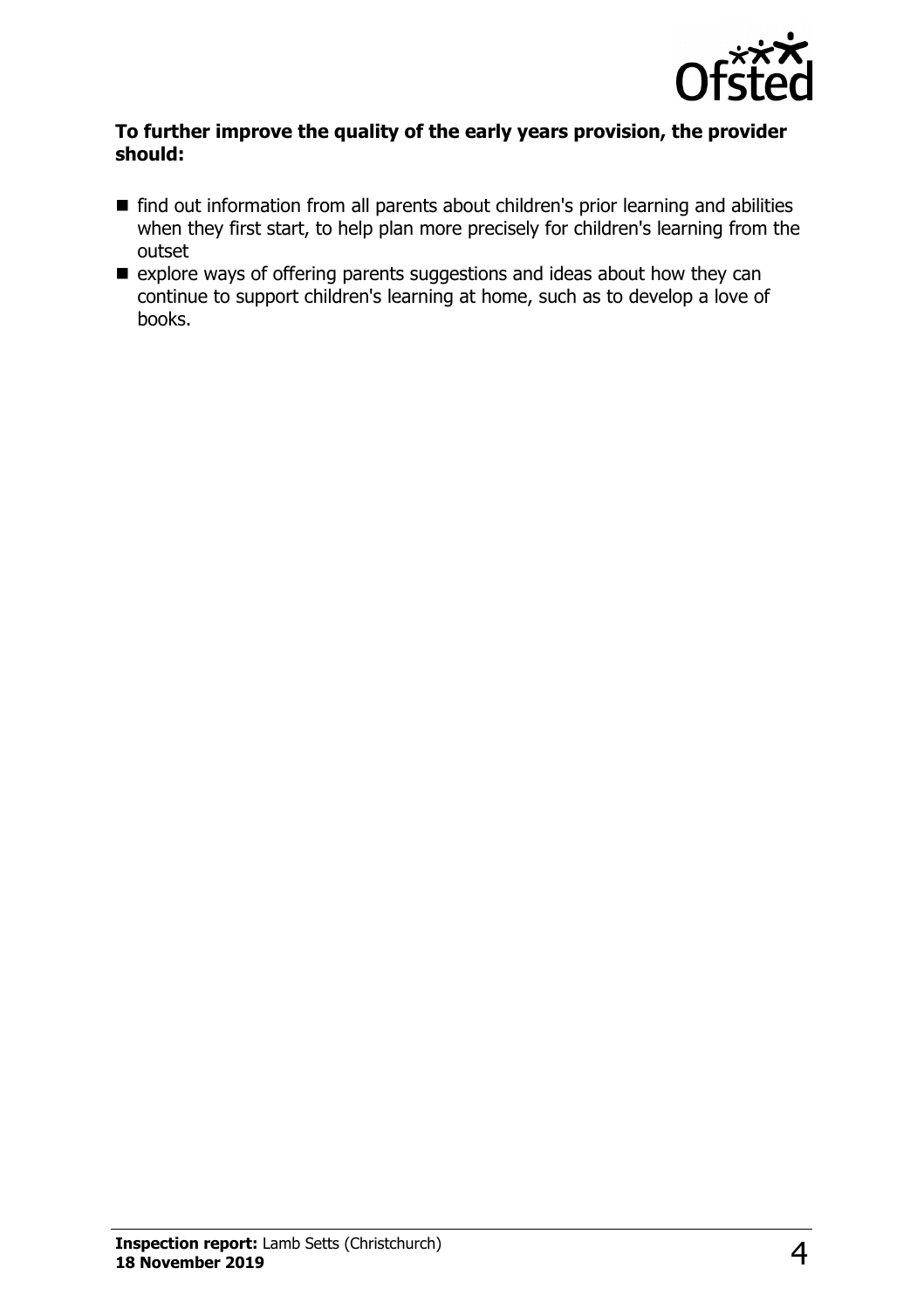

| <b>Setting details</b>                              |                                                                                      |
|-----------------------------------------------------|--------------------------------------------------------------------------------------|
| Unique reference number                             | EY245181                                                                             |
| <b>Local authority</b>                              | Derbyshire                                                                           |
| <b>Inspection number</b>                            | 10062484                                                                             |
| <b>Type of provision</b>                            | Childcare on non-domestic premises                                                   |
| <b>Registers</b>                                    | Early Years Register, Compulsory Childcare<br>Register, Voluntary Childcare Register |
| Day care type                                       | Full day care                                                                        |
| Age range of children                               | 2 to $4$                                                                             |
| <b>Total number of places</b>                       | 32                                                                                   |
| Number of children on roll                          | 16                                                                                   |
| Name of registered person                           | Lamb Setts Nursery Partnership                                                       |
| <b>Registered person unique</b><br>reference number | RP521003                                                                             |
| Telephone number                                    | 01246 520400                                                                         |
| Date of previous inspection                         | 14 December 2015                                                                     |

## **Information about this early years setting**

Lamb Setts (Christchurch) registered in 2002 and is situated in the grounds of Christ Church CE Primary School. The nursery employs three members of childcare staff. Of these, two hold appropriate early years qualifications at level 3 and one at level 6. The nursery opens from Monday to Friday during term time only. Sessions are from 8.45am until 3.30pm. The nursery provides funded early education for children aged two and three years.

## **Information about this inspection**

#### **Inspector**

Hayley Ruane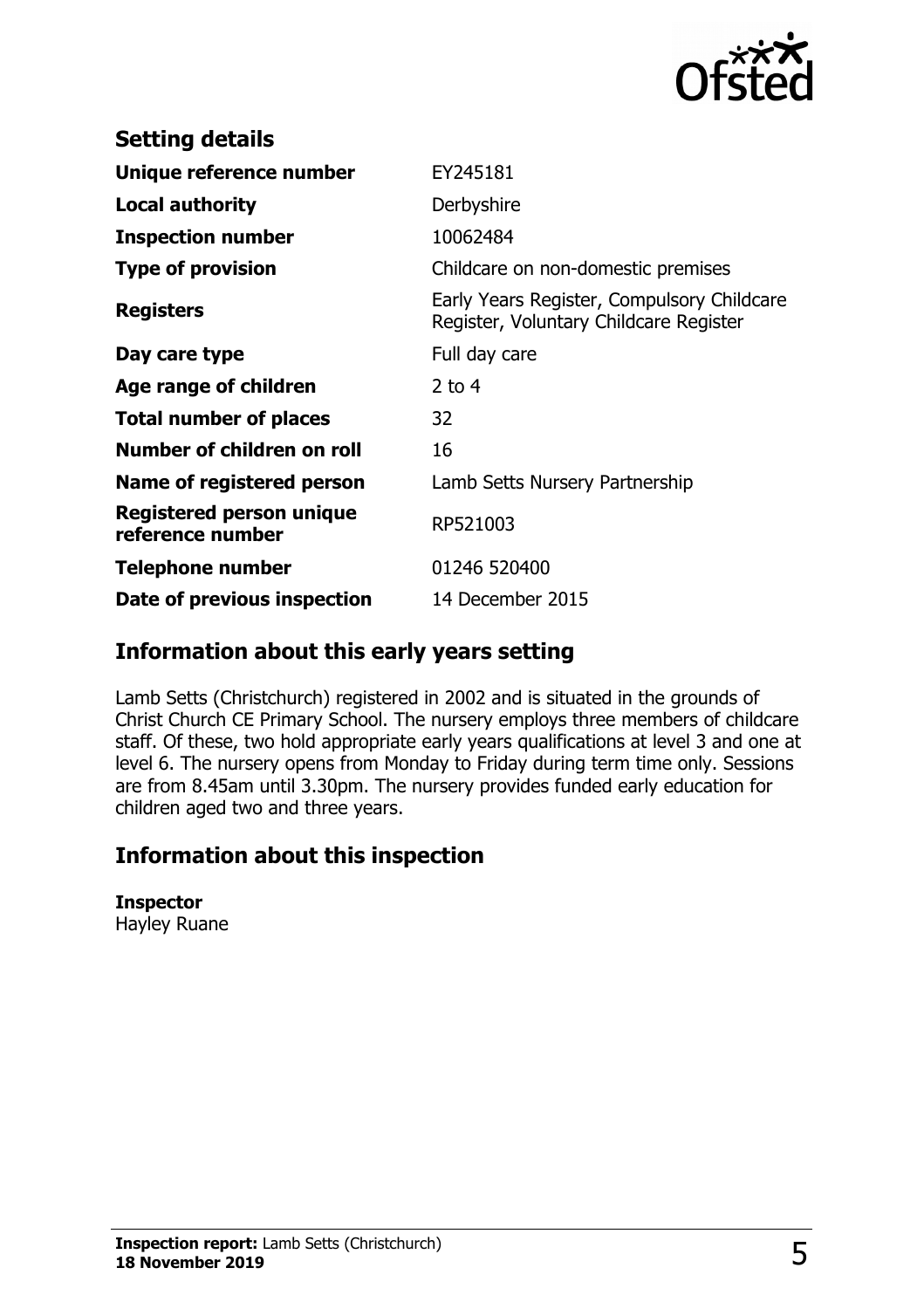

#### **Inspection activities**

- $\blacksquare$  The inspector had a tour of all areas of the nursery.
- $\blacksquare$  The inspector observed the quality of teaching during activities, indoors and outdoors, and assessed the impact this has on children's learning.
- $\blacksquare$  The inspector spoke with staff and children during the inspection.
- $\blacksquare$  The inspector carried out a joint observation with the nursery manager.
- $\blacksquare$  A meeting was held between the inspector and the nursery manager. The inspector reviewed a sample of documents. This included evidence about staff suitability and training.
- $\blacksquare$  The inspector spoke to several parents during the inspection and took account of their views.

We carried out this inspection under sections 49 and 50 of the Childcare Act 2006 on the quality and standards of provision that is registered on the Early Years Register. The registered person must ensure that this provision complies with the statutory framework for children's learning, development and care, known as the early years foundation stage.

If you are not happy with the inspection or the report, you can [complain to Ofsted.](http://www.gov.uk/complain-ofsted-report)